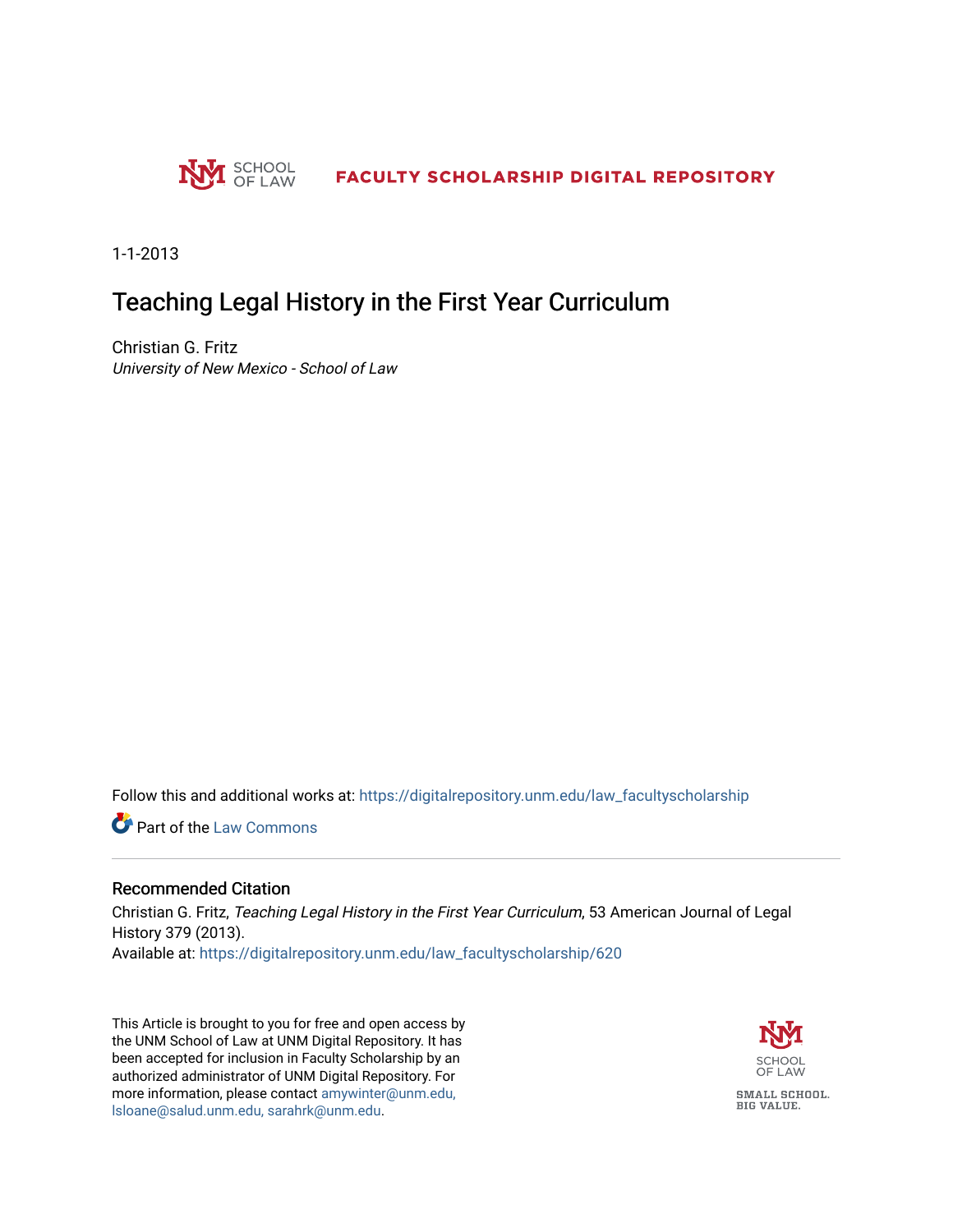# **Teaching Legal History** in the First Year Curriculum

**by CHRISTIAN G. FRITZ\*** 

## **I INTRODUCTION**

Legal history has been a required first-year class at the University of New Mexico School of Law since **1987,** when **I** joined the faculty to develop such a course. Initially entitled "Historical Introduction to Law," the course reflected its title: an initial exposure to the historical context of the common law. Gradually, however, the course's focus evolved and **by 1996** it was renamed "Comparative and Historical Legal Perspectives," or CHLP, to reflect a broader orientation of the legal system. While still providing historical context, CHLP is intended to help the entering class develop effectiveness and proficiency as law students and ultimately as lawyers.

#### **II**

## **"LEARNING TO THINK LIKE A LAWYER"**

Although the readings in CHLP are very different from what students use to learn "the law" in their other first year classes, **I** argue that the course is directly relevant to their study and practice of law. **I** seek to advance this practical objective **by** using two approaches.

The first approach is to help students develop an appreciation of the intrinsic nature, characteristics, and particularities of the common law tradition. Law students are told that the principal objective of their training and education is to be able "to think like a lawyer."

**\*** Henry Weihofen Chair in Law and Professor of Law, University of New Mexico (fritz@law.unm.edu). B.A., Ph.D., University of California-Berkeley; **J.D.,** University of California-Hastings College of Law.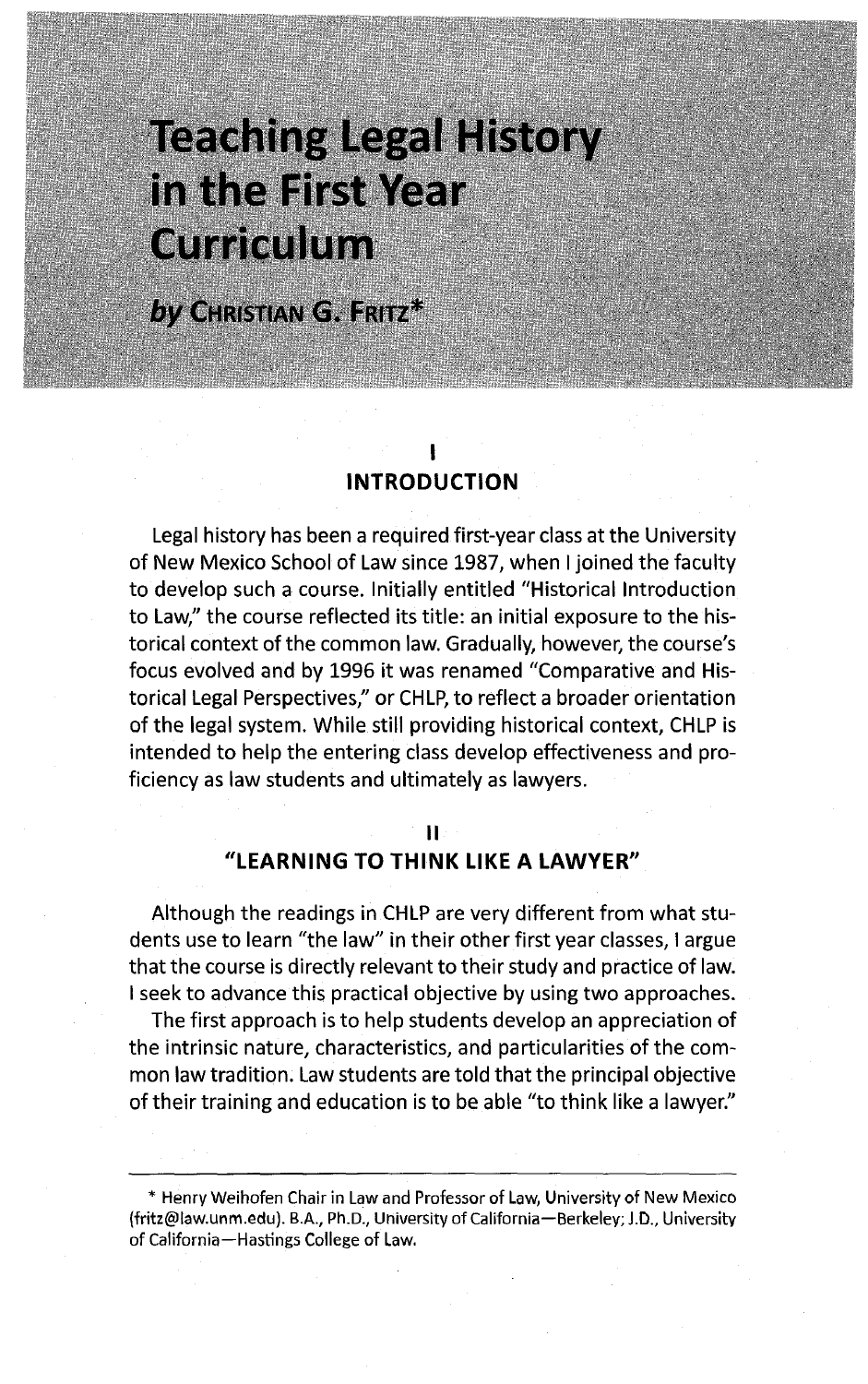#### **AMERICAN JOURNAL OF LEGAL HISTORY**

While this platitude has some truth, it is, of course, not strictly accurate. More precisely, American law students are being taught "to think like a (common law) lawyer." **A** reminder that the legal system for which students are being trained is derived from a particular legal tradition underscores the easily-overlooked fact that there are significantly different understandings of the nature of "law" and the role for lawyers and judges within a host of other cultures and legal traditions.

For law students, acquiring the capacity to "think like a lawyer" in the common law tradition is akin to developing fluency in a new and complex language. The ability to communicate effectively and persuasively rests on a mastery of vocabulary, grammar, and syntax, as well as an appreciation of subtleties of pronunciation, context, dialects, and specialized argot. CHLP challenges students to immerse themselves and develop a sophisticated understanding of the conventions and byways of the particular legal culture within which American lawyers and judges operate.

The second approach in helping students develop into effective legal practitioners involves instilling a critical and self-conscious methodology to the study and understanding of law. Such a perspective is needed to resist the tendency of students to take what they are encountering for granted, as though it was inevitable and inexorable. **I** offer the metaphor that first year law students (under the conventional pedagogy followed **by** most American law schools) are dropped into an ocean of "law" where they quickly encounter a bewildering array of strange denizens in that watery legal world and in which they are largely left to their own devices to navigate and understand. As sentient creatures, law students know they have been dropped in this ocean, but there is a strong tendency to lose sight of this fact and begin to take the process of legal education and the content of law at face value.

CHLP challenges students to become "flying fish" who rise above the legal sea they find themselves in and attain a critical perspective from which they are encouraged to ask what they are doing in their other first year classes, how they are doing it, and why they are doing it. In addition to remaining critical consumers of their legal education, students are urged to embrace the central insight and legacy of legal realism: that legal rules and doctrines are not inevitable and that law rests on underlying and often implicit assump-

380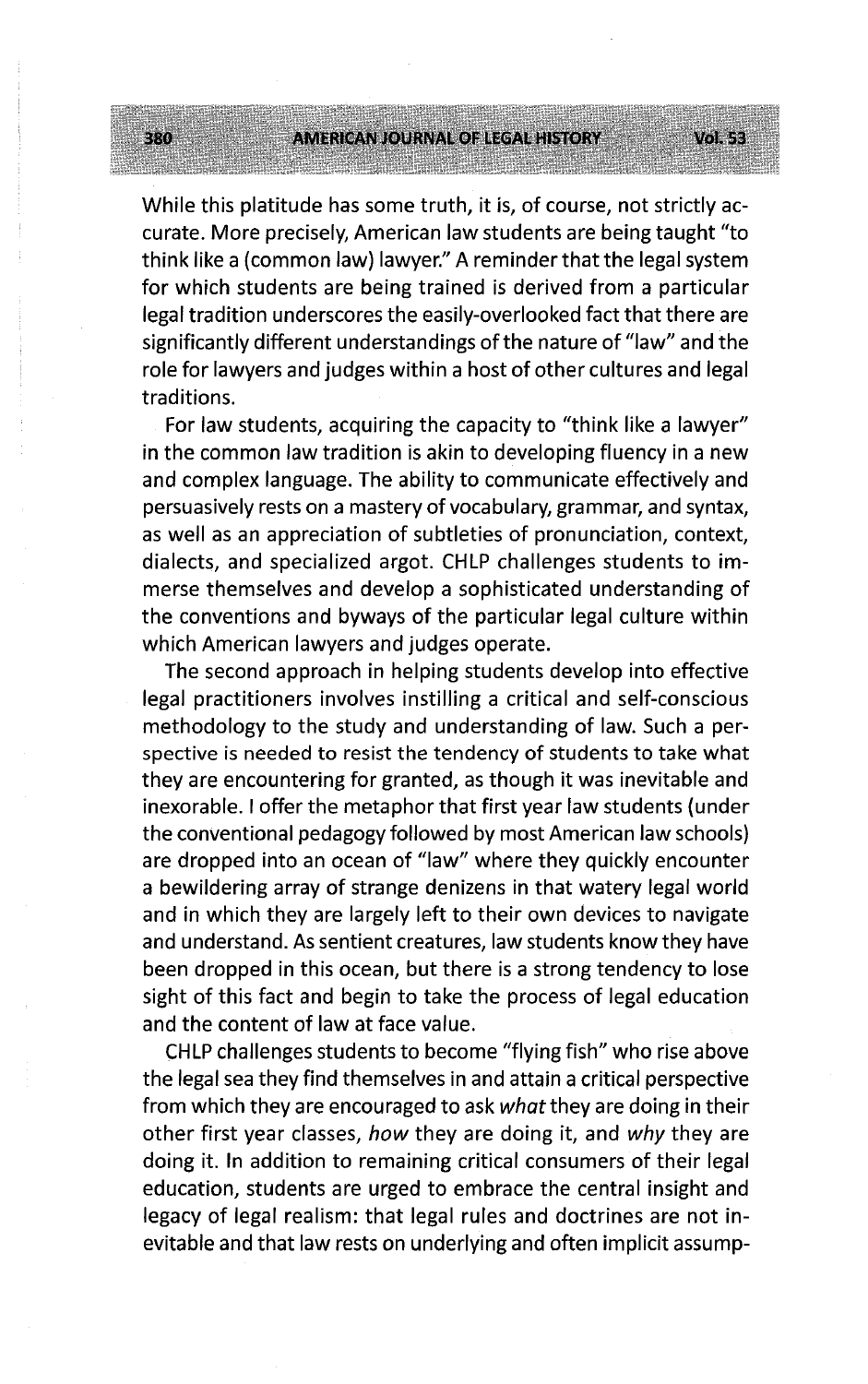#### **TEACHING LEGAL HISTORY IN THE FIRST YEAR CURRICULUM**

381

2013

tions; reflects particular values; and ultimately is a construct that is shaped rather than something that is inexorably or neutrally developed.

# **III READINGS**

CHLP seeks to advance these objectives in five interrelated units of readings. The first unit provides an overview of the common law and civil law tradition and starts with three appellate judicial opinions drawn from the highest civil court in France, the highest civil court in Germany, and from the Michigan Supreme Court. **All** three courts address an identical issue (the tort principle of joint and several liability) and each reaches the same result in applying the principle. Even so, the judicial opinions look very different. **I** ask the students to think of the judicial opinions as "artifacts" of the legal systems that produced them-the first two from the civil law tradition and the last from the common law tradition. The opinions vary dramatically in terms of length, sources of law, and the nature of judicial persona and argumentation. These differences invite an exploration of how the history and nature of the civil law tradition helps account for the shape of the French and German opinions.

Although the first unit serves to introduce students to the civil law tradition, the ostensible purpose of the comparative approach is to highlight features of the Michigan decision that underscore characteristics of the common law approach to judicial law-making that might otherwise be taken for granted. The Michigan case serves as a typical example of the appellate opinions that form the staple of what students are reading for their other classes, but which allows them to reflect upon how the American opinion suggests a different world view of the nature of law and the legitimate sources of law.

Unit two turns to selected aspects of the history of the common law tradition, including the unification of law in England through the rise of the royal courts operating under the writ system and the emergence of the court of Chancery, along with the legacy of the law/equity distinction and the ultimate procedural "merger" of the two. The readings dealing with medieval English legal developments and American law reform in the 19th century do not pretend to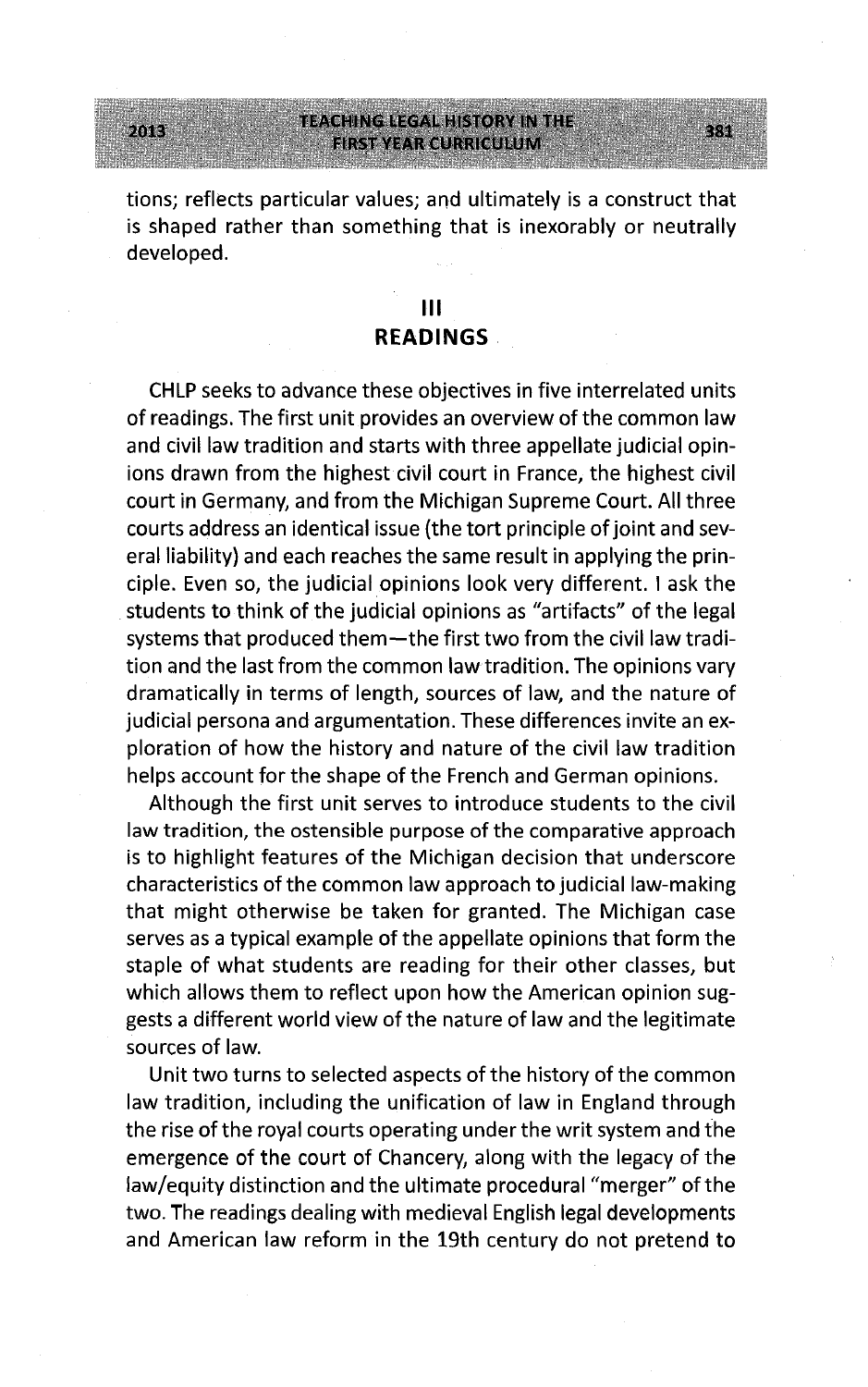#### **AMERICAN JOURNAL OF LEGAL HISTORY**

382

**Vol. 53** 

offer an overview of English and American legal history. Rather, they serve as a means through which students can identify contributing factors that have shaped the common law tradition and given **it** particular characteristics and features. The comparison of the three judicial opinions that began the class continues to provide benefits as students are able to identify further parallels between the Michigan opinion and the appellate opinions they are studying in the context of being introduced to criminal law, torts, and contracts.

Unit three, "The Role of Law and Lawyers," shifts gears **by** introducing some "non-Western" concepts of law, including dimensions of Chthonic legal traditions and Navajo justice concepts. The unit offers the opportunity to see commonalities between the common law and civil law traditions (despite the distinctions prompted **by** a comparison of the traditions in unit one) in contradistinction with other cultural contexts in which the meaning of "law" and the role of lawyers-if any-is rather different from what those working within both the common law and civil law traditions might take for granted. This third unit also explores expectations about law and lawyers in the American common law tradition, the contours of an ideology of advocacy, and the broad trends in the rise of "Alternative Dispute Resolution." **Just** as cultural understandings about the nature of "law" shape the potential role for lawyers, that understanding obviously underlies how law is taught.

Unit four turns to the question that first semester law students invariably ask: where did the pedagogy for legal education that they are experiencing come from? The unit permits a brief exploration of the arc of legal education from a practical, apprentice-based approach exemplified **by** training in the Inns of Court and **by** "reading law" to a combination of academic study and apprenticeships to Christopher Columbus Langdell's concept of law as a "science." Exploring the rise of the modern law school in terms of the study of law introduced with Langdell's deanship at Harvard in **1870** helps satisfy the curiosity of students about the birth of the "Socratic method." At the same time, that story permits an introduction of a jurisprudential perspective of American law **by** exploring the premises, methods, and purposes of Langdell's legal education. The philosophy and understanding of law that underlay Langdell's "revolution" in legal education set the stage for the ultimate rejection of "Langdellism" in the critiques of the Legal Realists.